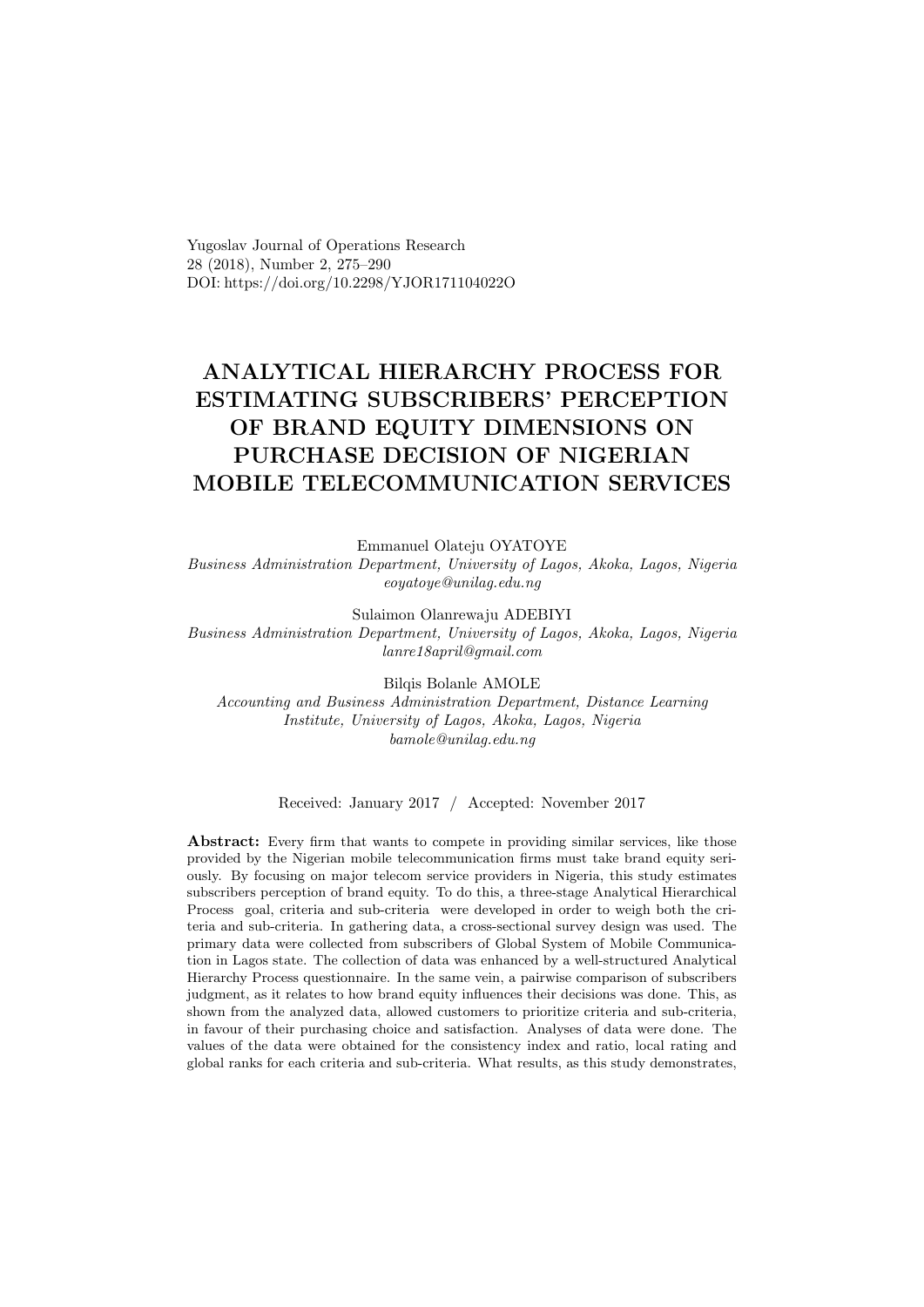is that the data have practical implications on marketing and organizational strategies of the mobile telecommunication industries. Important as well, the study finds that the data will positively strengthen the industrys general sustainable business performance.

Keywords: Analytical Hierarchy Process, Band Equity, Telecommunication, Marketing Strategies.

MSC: 40C10, 80A22.

#### 1. INTRODUCTION

There is no denying the fact that telecommunication companies in particular and firms in general greatly enhance product/service brands. The reason being that brand equity has been rightly described as one of the most important assets of any firm, closing following customers (11). For firms that compete for the provision of similar services, the need to enhance brand equity so as to attract and retain customers who make up the primary reasons and, indeed, the existence of most private firms, is of huge importance. In this connection, within the context of service-based industry, such as that of mobile telecommunication, it is particularly vital to manage brand. Thus, this studys intervention lies in estimating the influence of subscribers perception of brand equity on purchasing decision and customers satisfaction, within the context of Nigerian mobile telecommunication service providers. The model deployed to explain this estimation is the Analytical Hierarchy Process (AHP). In deploying this model, the four major dimensions of brand equity perceived quality, brand awareness, brand association and brand loyalty, were examined. The examination of these dimensions of brand equity is done within the framework of a hierarchical model. It is also done by engaging in a pairwise comparison of the dimensions and alternatives, as they influence subscribers purchasing decision and satisfaction, especially as it concerns the Nigerian mobile telecommunication network. It is interesting to note as well that the four dimensions are based on how customer-based brand equity operates (2).

In 2013, the Mobile Number Portability (MNP) began to be implemented in Nigeria. With this implementation, subscribers became acutely aware of the inherent opportunities that lie in the option. MNP, among other advantages, allows subscribers the opportunity to switch/port network providers, while retaining their mobile numbers. With this advantage, there is the observation that every slight change in the business environment translates to new opportunities and invariably walls old ones.

With this, the point should be made that MNP provides telecom subscribers the opportunity to maximize their choice of network provider. The opportunity open to subscribers to choose a network provider presents a unique challenge to service providers on the best way to retain a substantial number of patronages from customers of their networks. The consequence of this is that there is an increased competition and dynamism among mobile telecommunication providers. Even so, there is a bigger burden on network providers to retain the patronage of customers. What follows is that there is a greater need to explain the brand, from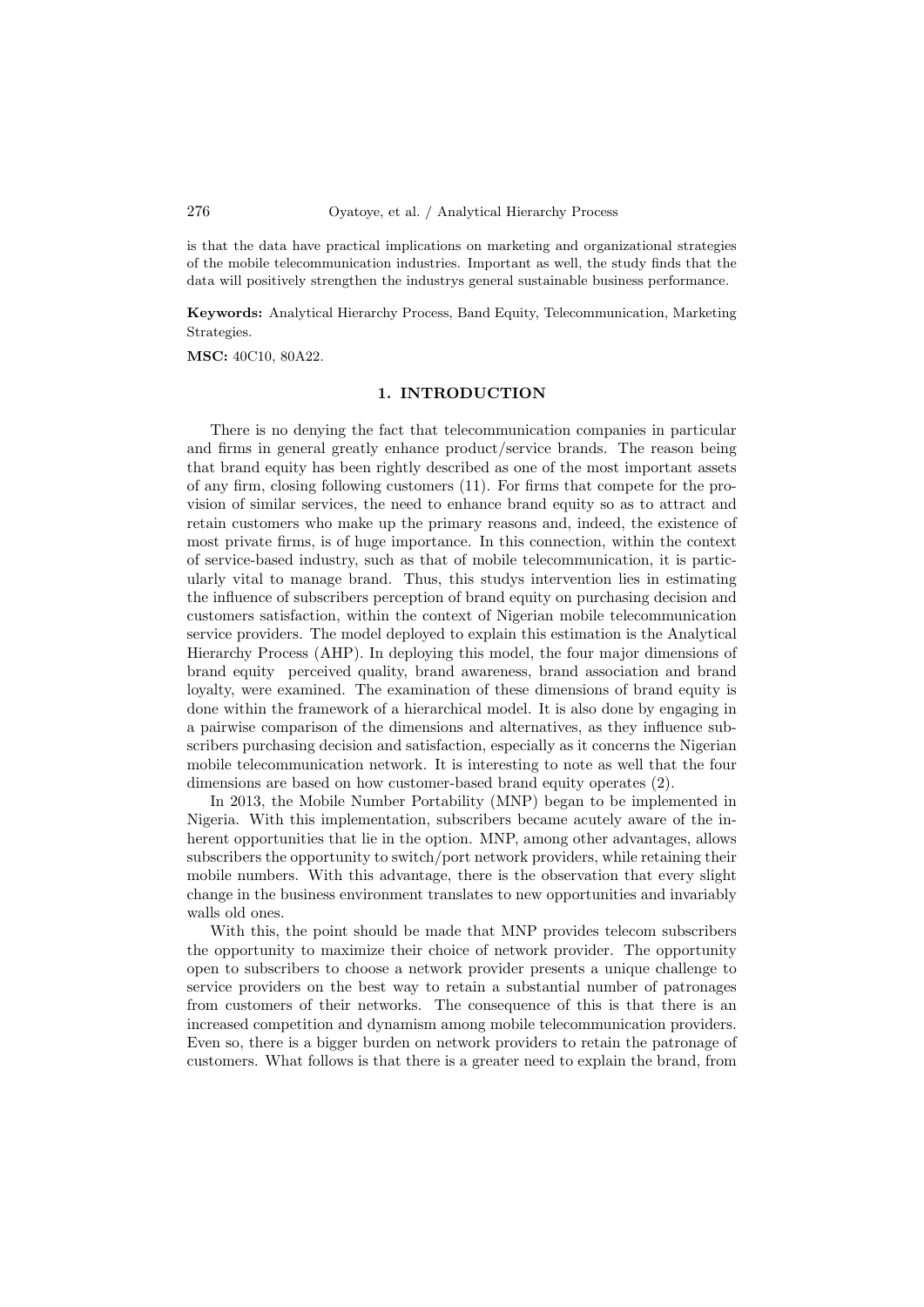the perspective of subscribers. This is with a view to designing the most effective marketing programs that can enhance customer satisfaction. This is necessary, considering the fact that brands have been considered as playing a vital role in the consumer market by strengthening the relationship between subscribers and telecommunication network providers (3, 4).

The Analytical Hierarchy Process (AHP), developed by Saaty [28], has proven to be a widely accepted multi-criteria decision tool. It allows decision-makers to model, analyse, weigh and prioritise any complex problem, such as brand equity. This, in a hierarchical structure, shows the relationships between goal, criteria and sub-criteria. A typical hierarchy consists of at least three levels: the goal, the criteria and the sub-criteria (alternatives). The point that this study hopes to establish conforms to this hierarchical model.

AHP enables decision-makers to derive ratio scale priorities or weights, as opposed to arbitrarily assigning them. It does not only support decision makers by enabling them to structure complexity and carry out evaluation, but also allows them to incorporate both objectives and subjective considerations in the decisionmaking process [4, 13]. The AHP is applied here to weigh the criteria and the sub-criteria in the hierarchical model, in order to prioritize the importance of brand equity dimensions to subscribers decision to purchase.

Several studies have made substantial efforts to highlight the effects of brand equity on customer satisfaction. However, there have been limited studies which have deployed operations research model, such as the AHP, to engage a pairwise comparison of the effects of brand equity dimensions on subscribers satisfaction. To be precise, an intervention in this regard, particularly as it relates to the everexpanding Nigerian mobile telecommunication market, hardly exists. Some studies that have attempted to make critical statements on subscriber satisfaction focus only on other markets and other methods of analysis. The studies have not applied the AHP model which is capable of producing better and reliable results from any problem dealing with taking decisions involving complex human problems (25, 29).

By electing to use the AHP model, this study hopes to provide relevant stakeholders in the telecommunication industry with a better understanding of subscribers view of brand equity dimensions. It hopes as well to highlight the contribution of brand equity dimensions on subscribers purchasing intention and satisfaction, with regards to mobile telecom services. It should be noted here that for over two decades, brand equity is one of the most popular and important marketing concept that is usually discussed by scholars. The reason for this discussion is that brand equity plays a strategic role in helping firms to gain competitive advantage [15, 23]. Based on this point, it is hoped that the outcome of this study will enable managers to formulate and implement appropriate marketing and organizational strategies, for retaining subscribers and for sustaining business development.

#### 2. LITERATURE REVIEW

The relevance of a research-based customer perspective on the activities of an organization is steadily increasing. This will remain so long as customers provide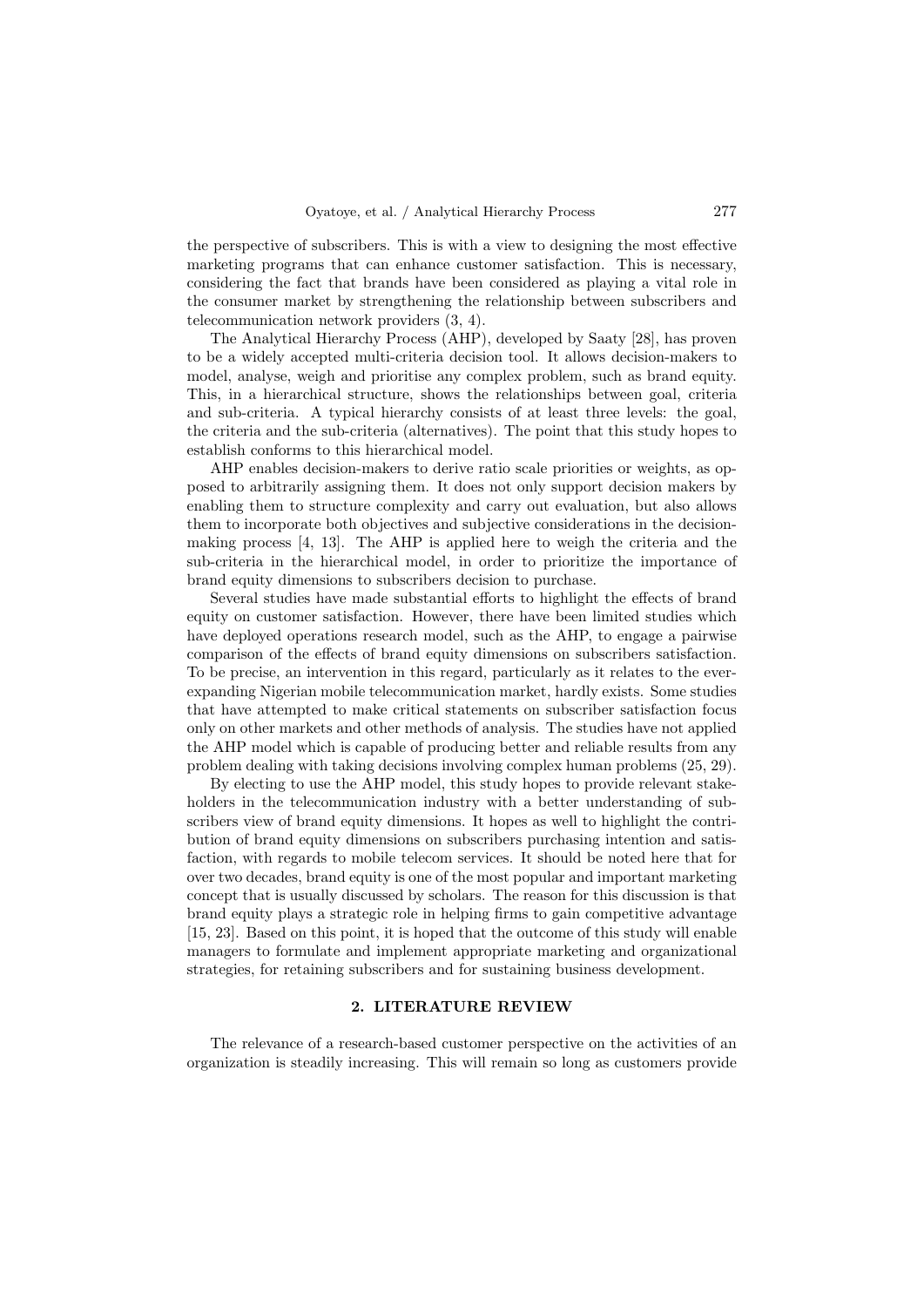arguably the only economic and social incentive for the survival of a business. It was Drucker [12] who rightly observed that the sole purpose of every business is to create customer, not to lose the customer to other competitors. Thus, to remain in business, telecommunication firms will require the patronage of subscribers in order to make profit and to remain in business.

The concept of brand equity became widely used in the 1980s by advertising practitioners [6]. Notable figures who contributed to developing this concept throughout the 1990s were: Aaker [1], Srivastava and Shocker [30], Kapferer [17] and Keller [19]. In spite of the insights provided by these scholars, it is still difficult to achieve a universally-accepted brand equity content and meaning [18, 33]. Difficult to achieve also is the measure to be used for achieving brand equity [Washburn Plank, 34]. Most of the views on brand equity consider the value added to a product by emphasizing consumers associations and perceptions of a particular brand name [7, 35]. It can, in a sense, be considered as an incremental utility or the value added to the brand of a product, often believed to contribute to a firms long-term profitability [16]. For his part, Gunawardane [14] reasoned that brand equity can be evaluated through brand loyalty, brand awareness, perceived quality, brand association and other proprietary dimensions of brand assets. He clarifies further that models help in managing brand equity. Gunawardane also consider sensitive value to make informed decisions on brand-building activities. To him, brand equity and sensitive value are very important to purchasing, considering the way they can influence customers and compete with the competitors attraction.

Customer-based equity plays a strategic role in determining customers purchase decisions. Usually, it is considered as the most important concept in business and academic research [21]. A positive customer-based equity can help firms to generate greater revenue, lower the sourcing or manufacturing costs, and increase profit. It can also enhance the firms ability to charge more and premium prices, which can ultimately lead to the attainment of brand extensions [20].

Aaker [1] avers that brand equity is a multidimensional concept, comprising perceived quality, brand loyalty, brand awareness, brand association and other propriety assets. He submitted that brand loyalty can be compared to the level of devotion a consumer has to a brand. On the other hand, brand awareness is the ability of a potential buyer to identify a brand of a product category in which the contribution to brand equity has been concluded. This will assist him/her to reply in the strength of the brands presence as in the customers mind [5]. Perceive quality deals with the consumers perception of the brands total quality or superiority. Similarly, brand association is anything that is connected to a consumers memory, regarding the brand. The other proprietary brand assets refer to patents, logos, registered trademarks and identities. The present study employs brand equity, based on Aakers [1] model of four dimensions, which have been reviewed earlier in this section of this paper.

Perceived quality is defined as the customers perception of the overall quality or superiority over a product or service, with respect to its anticipated purpose and other alternative products or services [37]. In the same vein, Aaker [1] defines perceived quality as the customers perception of the overall quality or superi-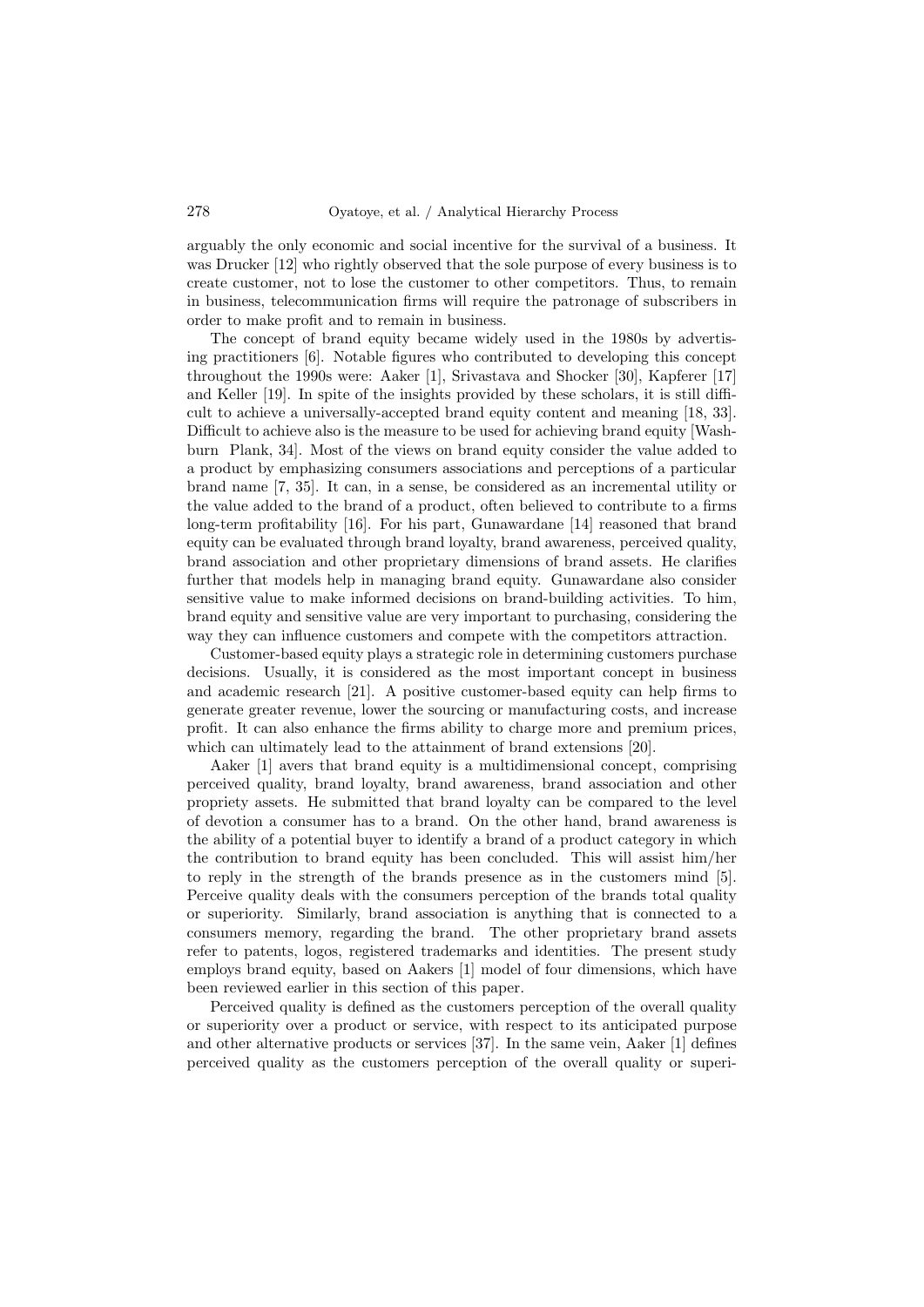ority over a product or service, with respect to its intended purpose relative to alternative products or services in the market. The consumers opinion about the products quality and its attributes, with regard to its expected performance forms the measurement scale indicator of the brand quality perceived by individuals [27]. Perceived quality lends value to a brand in several ways: high quality gives consumers a good reason to buy the brand and allows the brand to differentiate itself from its competitors, to charge a premium price, and to have a strong basis for the brands extension [1]. In this way, a brand with high quality perceptions tends to benefit from higher customer preferences, repurchase intentions and equity [5].

In the submission of Aaker [1] and Keller [20], brand awareness is based on both brand recognition and recall. Aaker further expressed the view that the ability of the potential buyer to recognize and recall that a brand is a member of a certain product/ service category is brand awareness. Moreover, consumers' ability to identify the brand of different conditions, as reflected by their brand recognition or recall performance, was the interpretation of Kotler and Keller [22] of brand awareness.

Aaker [1] defined brand association as anything related to memory and to a brand. He argued that a brand association has a level of strength. Aaker added that the link to a brand (from the association) will be stronger when it is based on many experiences or exposures to communications and when a network of other links supports it. Brand associations may reflect the characteristics of the product. Product associations and organisational associations are taken as the two mostdiscussed categories of brand association typology of Chen, [9]. The sub-criteria used in the hierarchical model of this paper covers both topologies.

The attachment of customers (subscribers) to brand a product or service refers to brand loyalty [1]. Two different levels of loyalty are thus identified: behavioural and cognitive loyalty [19]. Behavioural loyalty manifests by a number of repeated purchases by customers' [19], or commitment to re-buy the brand as a primary choice [24]. Cognitive loyalty refers to the consumers intention to buy the brand as the first choice [19, 36]. Another indicator of loyalty is the customers willingness to pay higher price for a brand in comparison with another brand offering similar benefits [1, 8, 31].

AHP estimation of brand equity influence on customer-purchases decision and satisfaction is imperative. It is imperative because it is not always straightforward to assess customer-based brand equity. This is owing to largely intangible and complex concept embedded in it, whereas other methods may not accurately capture the relative importance of the factors. The AHP does combine tangible and intangible or qualitative and quantitative factors. This may be difficult for a customer to contrast all the service offerings of various telecommunication firms in the market. As far as researchers are aware, there is no empirical study that has applied the AHP model in estimating the problem of complex purchasing decision. Moreover, Jalilvand, Samiei, Mahdavinia [16] submitted that, despite the rich conceptual and operational definitions and models for brand equity, there is a marked scarcity of quantitative research examining its constructs, based on solid empirical data. This limitation is what the present study hopes to fill the gap.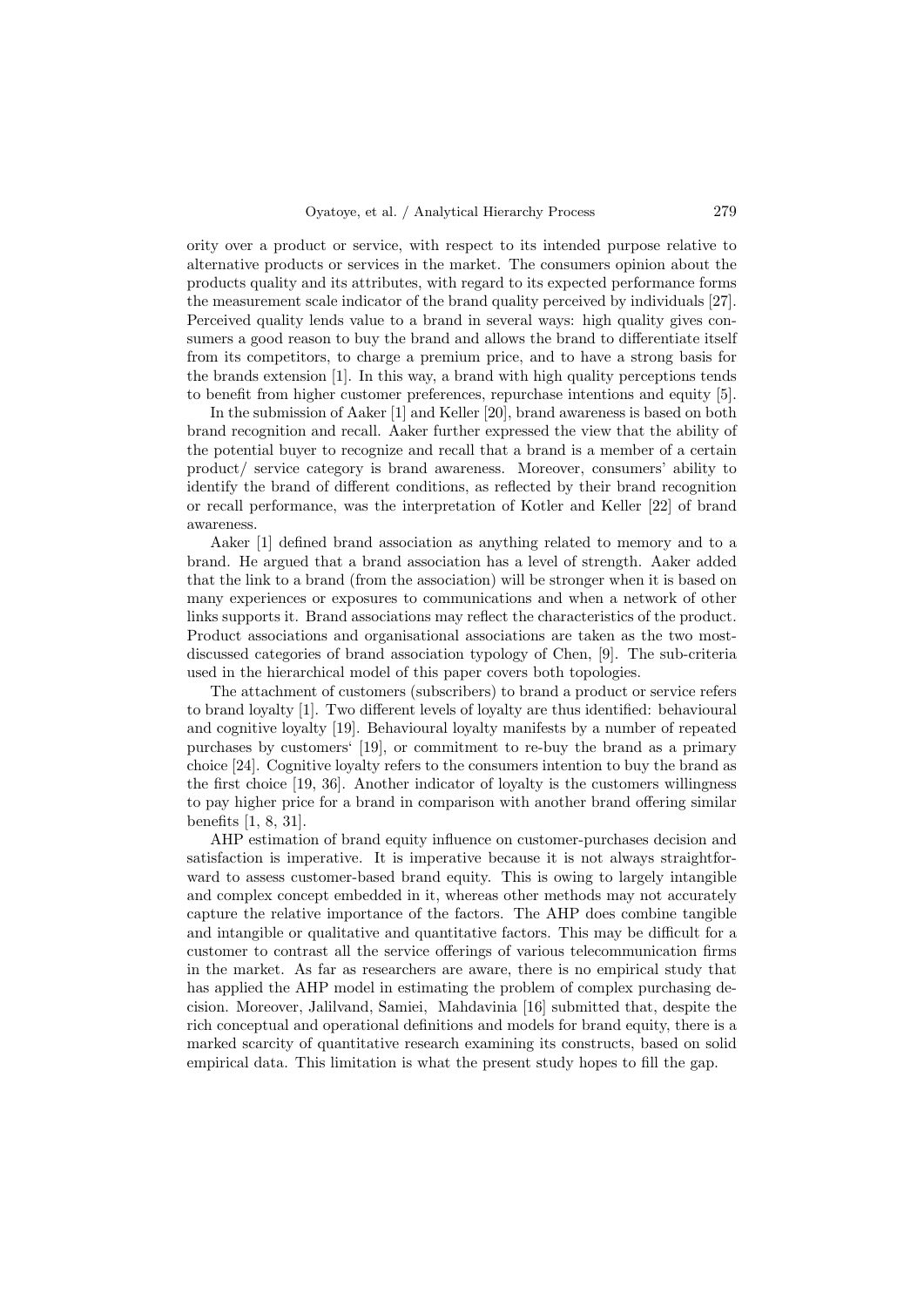The need for AHP in this study can further be justified by the submission of Saaty, [28], as a flexible and easy-to-understand way of analyzing complicated problems, such as brands of telecommunication firms providing similar services. It is a multiple criteria decision-making technique that allows subjective and objective factors to be considered in decision-making process (see figure 1). It allows the active participation in decision-makers (subscribers) who are the essence of the existence of most telecommunication firms, in reaching agreement. AHP also gives managers a rational basis upon which the decisions can be made on how to satisfy subscribers for mutual benefits. As a model, it is based on the following three principles: decomposition, comparative judgment, and synthesis of priorities. To actualise these three principles stated, Taylor III [32] proposed five step procedures. They are presented below and are used in this study as the summary of the mathematical steps for arriving at the AHP decision:

- 1. Develop a pairwise comparison matrix for the criteria.
- 2. Compute the normalized matrix by dividing each value of each column of the matrix by the corresponding column sum.
- 3. Develop the preference vector by computing the row averages for the normalized matrix.
- 4. Compute an overall score of each decision alternative by multiplying the criteria preference vector (from step 5) by the criteria matrix (from step 2d).
- 5. Rank the decision alternatives, based on the magnitude of their scores computed in step 4.

#### 3. RESEARCH METHODS

Based on the quantitative research methodology, this study employs a crosssectional survey design. It identifies brand equity dimensions already exposed in the literature. Since the major players (MTN, Airtel, Glomobile and Etislat) in the Nigerian mobile telecommunication compete by providing similar services in the same market to subscribers, especially in major cities such as Lagos, Nigeria, the goal in the hierarchical model is to determine subscribers purchasing decision and satisfaction. Similarly, the four brand equity dimensions are the criteria. Subcriteria are only used as alternatives, as illustrated in figure 1, based on the AHP knowledge developed by Saaty [28]. The pairwise comparison method of AHP is used to determine the weight of each criterion. Data for the study were collected from students, staff (teaching and non-teaching) and people operating businesses across the two Universities in Lagos state: the University of Lagos, Akoka and the Lagos State University, Ojo. The choice of these two campuses is premised on the need to give researchers the opportunity of meeting large number of subscribers, from' different socio-demographic characteristics (literacy level, income and age). The choice of students is based on an assumption that it is largely realistic, for it recognizes an average University student as GSM services users and sensitive to the trends in the industry. The choice of Universities in Lagos is further premised on meeting all classes of people from different income groups, cultural and religious backgrounds, which is a good representation of the Nigerian society. These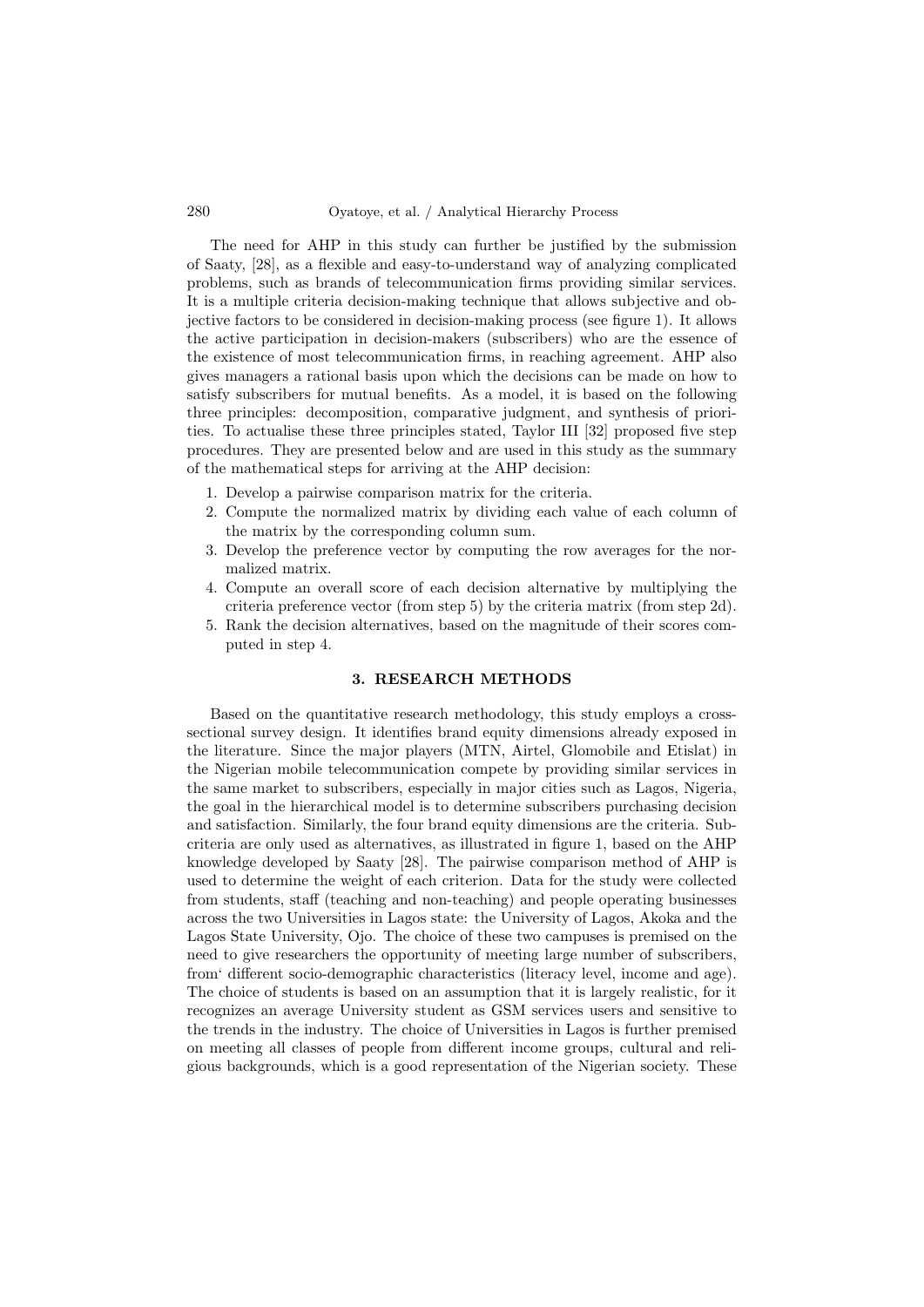categories of respondents are regarded as experts to assess brands of GSM service providers. They were also considered because of their experiences over time, having being subscribers to one or three GSM service providers. The choice of the subscribers to use multiple SIMs is majorly based on portability, as pointed out by Oyatoye, Adebiyi and Amole [25, 26].

The population of the study was defined as the totality of all mobile telecommunication subscribers in two universities. It comprised students, staff (teaching and non-teaching) and operators of phone call business as at January 2016. All mobile telecommunication subscribers in the selected Universities formed the population of the study. The population of the subscribers is large. Hence, Cochrans (1963) method was used to determine the sample size thus:

$$
n_o = \frac{Z^2 p(1-p)}{e^2}
$$

where: n0 is sample size, Z is the abscissa of the normal curve that cuts off an area at the tails (e.g., 1.96 for a 95 percent confidence level), e is the acceptable sampling error, p is the estimated proportion of an attribute that is present in the population, and  $q = 1 - p$ . Therefore, the subscribers sample size of the study at 95 percent confidence level and 1 percent precision is denoted by:  $Z = 1.96$ .  $p = (0.5$  maximum variability assumed) since actual variability in the proportion is not known),  $q = 0.5$ ;  $e = 0.05$ . Hence, the sample size of the study is computed as follows;

$$
n_o = \frac{(1.96)^2 (0.5)(0.5)}{(0.05)^2} = 384.16
$$

The sample size for this study, as determined through Cochran formulae is 384 subscribers across two Universities in Lagos. In order to guide against incomplete entries/low response rate, which is the main disadvantage of questionnaire as an instrument of data collection, the authors administered 210 copies each to telecom subscribers in the selected universities. A non-probabilistic sampling technique (convenience sampling) was used to select 420 subscribers from the studys population. Data collected were analysed by using appropriate software for AHP implementation.

The AHP methodology steps are as follows;

- 1. The main goal or objective is clearly defined. In this study, AHP will be used to estimate the determinants of subscribers' purchase decision and satisfaction.
- 2. After the construction of objective, the criteria used to satisfy the overall goal is identified. They are: perceived quality, brand awareness, brand association and brand loyalty. For specifying a suitable solution, the alternatives were identified with third level in a hierarchical structure (see figure 1).
- 3. Elements of the problem were paired with respect to their common relative impact on a property and then compared. Therefore, pairwise comparisons were constructed.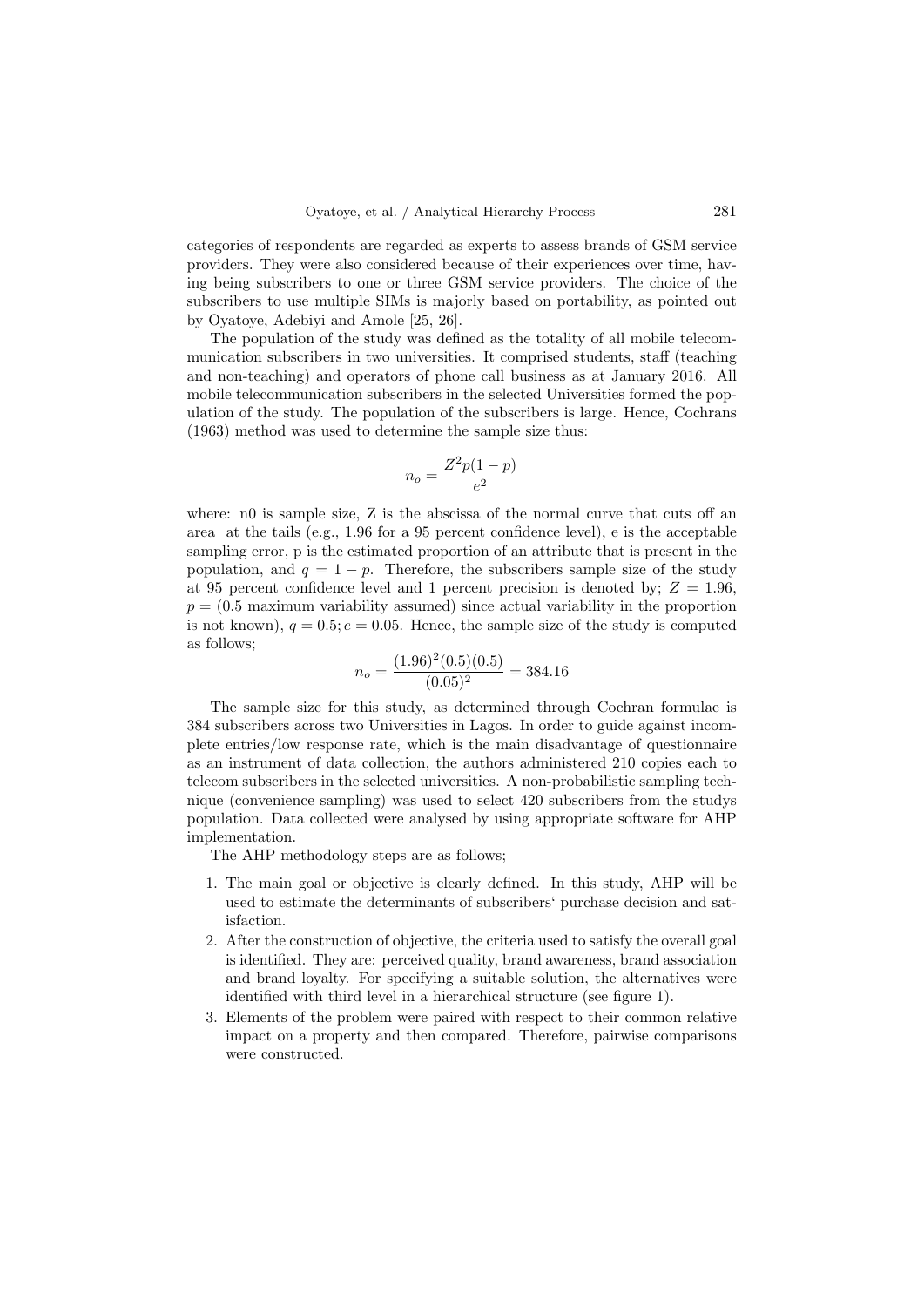282 Oyatoye, et al. / Analytical Hierarchy Process

Table 1 Sum of entries along column for the first individual respondent

| Goal       | no. | BA            | <b>BAS</b> | <b>DT</b> |  |
|------------|-----|---------------|------------|-----------|--|
| D٥         |     |               |            |           |  |
| ΒA         |     |               |            |           |  |
| BAS        |     |               |            |           |  |
| ВL         |     | $\sim$ $\sim$ |            |           |  |
| Column Sum |     | O/2           | 9          |           |  |

| Table 2 Normalized matrix of criteria in respect of the goal for the first individual

| PQ         | <b>BA</b> | BAS        | <b>BL</b> | Priority |  |  |
|------------|-----------|------------|-----------|----------|--|--|
|            |           |            |           | Vector   |  |  |
| 0.08333333 | 0.125     | 0.06303507 | 0.0625    | 0.083467 |  |  |
| 0.25       | 0.375     | 0.31517533 | 0.5625    | 0.375669 |  |  |
| 0.41666667 | 0.375     | 0.31517533 | 0.1875    | 0.323585 |  |  |
| 0.25       | 0.125     | 0.30661428 | 0.1875    | 0.217279 |  |  |
|            |           |            |           |          |  |  |

Eigenvalue method is used to estimate the weights of decision elements (brand equity dimensions). Furthermore, consistency of the judgment was checked by computing the Consistency Index (CI) and Consistency Ratio (CR). To compute the Consistency Index, the following procedure was followed, using the response from individual respondents:

- 1. Normalized matrix: To obtain the normalized matrix for individual respondent, the entries in each column of the comparison matrix were added. Then, each entry along the column was divided by the total of the column, as shown in Table 1.
- 2. Priority vector: The priority vector for each matrix, with respect to the main goal, was obtained by finding the average of the values in each row of the normalized matrix (that is, dividing the sum of the values along each row by the number of entries along the row).
- 3. Measuring the inconsistency in the respondent judgment First the weighted sum matrix of the individual respondent was computed by multiplying each weight in the pair-wise comparison matrix by each of the priority vectors. Dividing all the elements of the weighted sum matrices by their respective priority vector elements we obtained:

 $\frac{0.3458333333}{0.083467} = 4.1433540597,$  $\frac{1.601492}{0.375669} = 4.2630400698,$  $\frac{1.333868}{0.323585} = 4.1221564658,$  $\frac{0.916488}{0.217279} = 4.2180238311.$ 

We now compute the average of these values to obtain  $_{max}$ .

 $\lambda_{max} = \frac{4.1433540597 + 4.2630400698 + 4.1221564658 + 4.2180238311}{4}$ 4

 $= 4.1866436066.$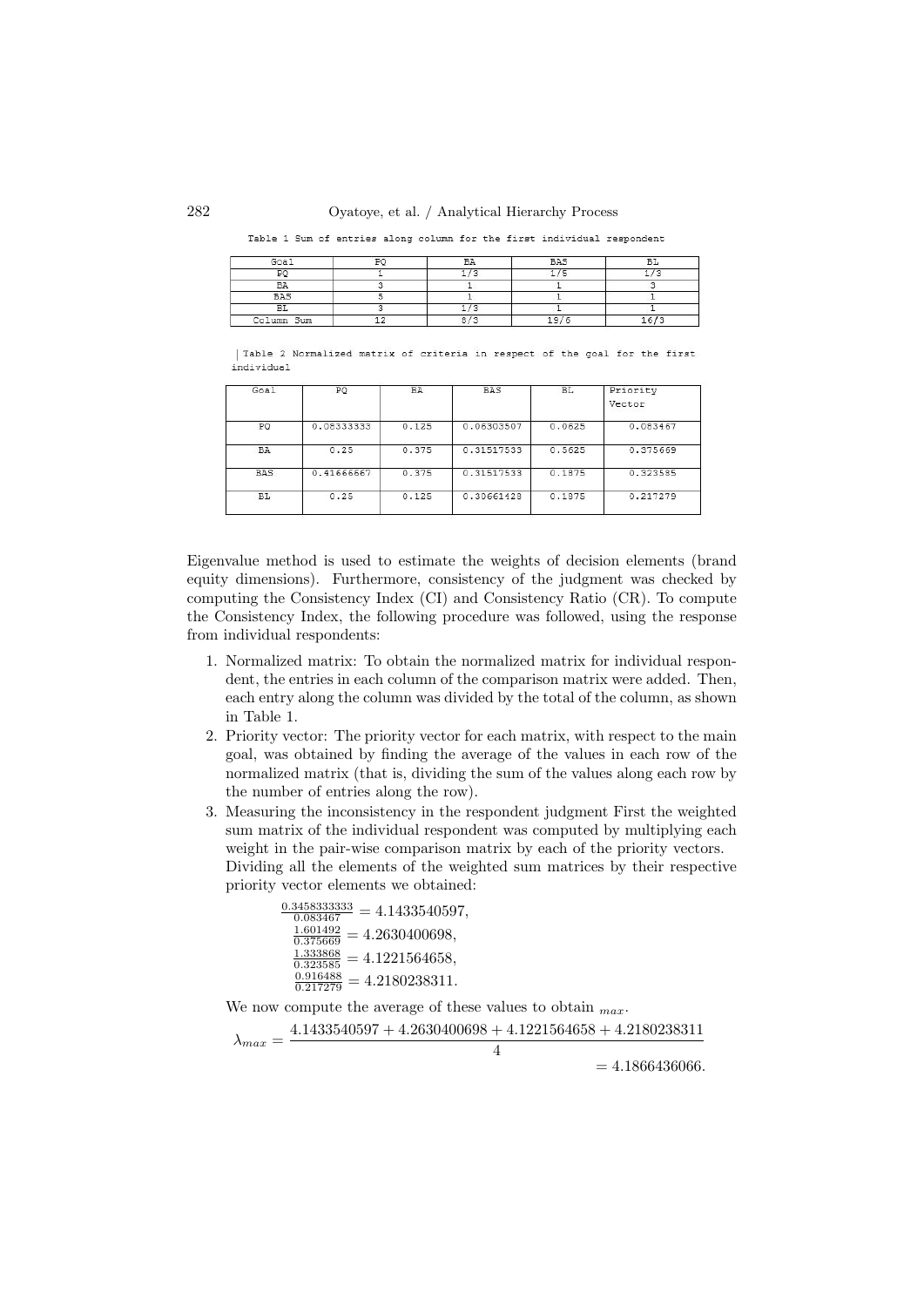

We now find the Consistency Index as follows:

$$
CI = \frac{(\lambda_{max} - n)}{(n - 1)} = \frac{(4.1866436066 - 4)}{(4 - 1)} = 0.0622145355
$$

From Table 3 Random index (RI) for matrix size of four is  $RI = 0.9$ , thus the Consistency Ratio (CR) is given by

$$
CR = \frac{CI}{RI} = \frac{0.0622145355}{0.9} = 0.0691272617.
$$

The ratio of the Consistency Index and Random Index (RI) is derived and the decision rule is to consider a matrix consistent, if the result of the ratio is less than 10 percent. The Random Index value is fixed and is based on the number of evaluated criteria, as shown in Table 3. This procedure was followed in analyzing the responses to all the 392 respondents. For the few matrices that were not consistent, revised judgment procedure, as suggested by Saaty [28], was obtained and those that satisfied the condition that  $CR <$ 0.1 was included in the responses analyzed. Thereafter, the average of the comparative matrices that was used in the individual respondent analysis was pooled. The normalized matrix was obtained from it and was analyzed in the same manner to make sure that it satisfied  $CR < 0.1$ . The same procedures were used in analyzing respondents comparison matrices of the sub-criteria in respect of each of the criteria (That is, sub-criteria for perceived quality, brand awareness, brand association and brand loyalty, respectively).

4. Moving downward through the hierarchy, hierarchical structure is used to combine the weight vectors to obtain the global and local relative priorities of each element.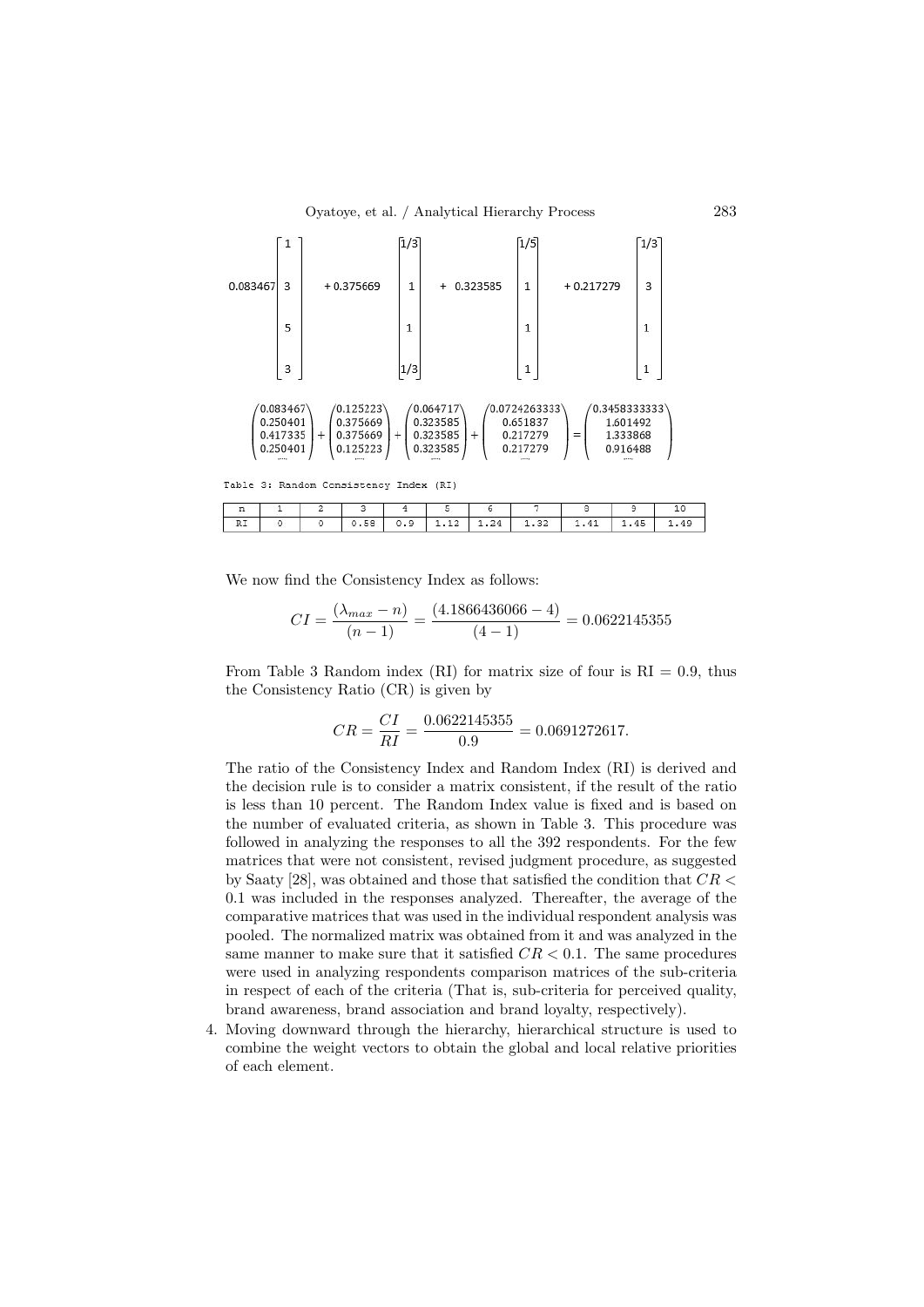

Figure 1: Proposed hierarchical model for Brand equity perception of purchase decision and satisfaction in the Nigerian mobile telecommunication

Keys;

 $B G Q =$ Brand is of good quality

 $BVR = Brand$  is very reliable

 $NDIB = No$  difficulty in finding information about the brand

 $BBCO = Brand$  is better, compared to other brand(s)

 $BIRF = Brand$  is risk free

DDPB = Difficulty in deciding on a particular brand

RBCB = Recognition of brand of competing brands

 $BCFPD = Brand comes up first in my mind whenever I need to make a purchase$ decision

RBTS = Remember a brand whenever you need telecom services

 $FSR =$  Firm is socially responsible.

 $\text{BSUC} = \text{Brand}$  is safe from use/consume

BWRF = Brand is well regarded by my friends.

 $FBTT = Firm brand$  is very trustworthy in all transactions

BWP = Brand is well priced.

 $APB = I$  will always patronize the brand

 $BBWHP = I$  will definitely buy this brand even when its price is higher than competitors

 $NBOB = I$  will not buy other brands, when this brand had network problem.

RMPP = Recommend my mobile service provider to other people.

### 4. RESULTS AND DISCUSSION

A total of 420 questionnaires were administered to subscribers of GSM services in the two Universities in Lagos state, Nigeria. Of these, 420 were returned, while 397, represent 94.52 percent response rate. Out of the questionnaires returned, 392 representing 93.33 percent of the total questionnaire administered, were properly completed and found valid for the analysis of this study.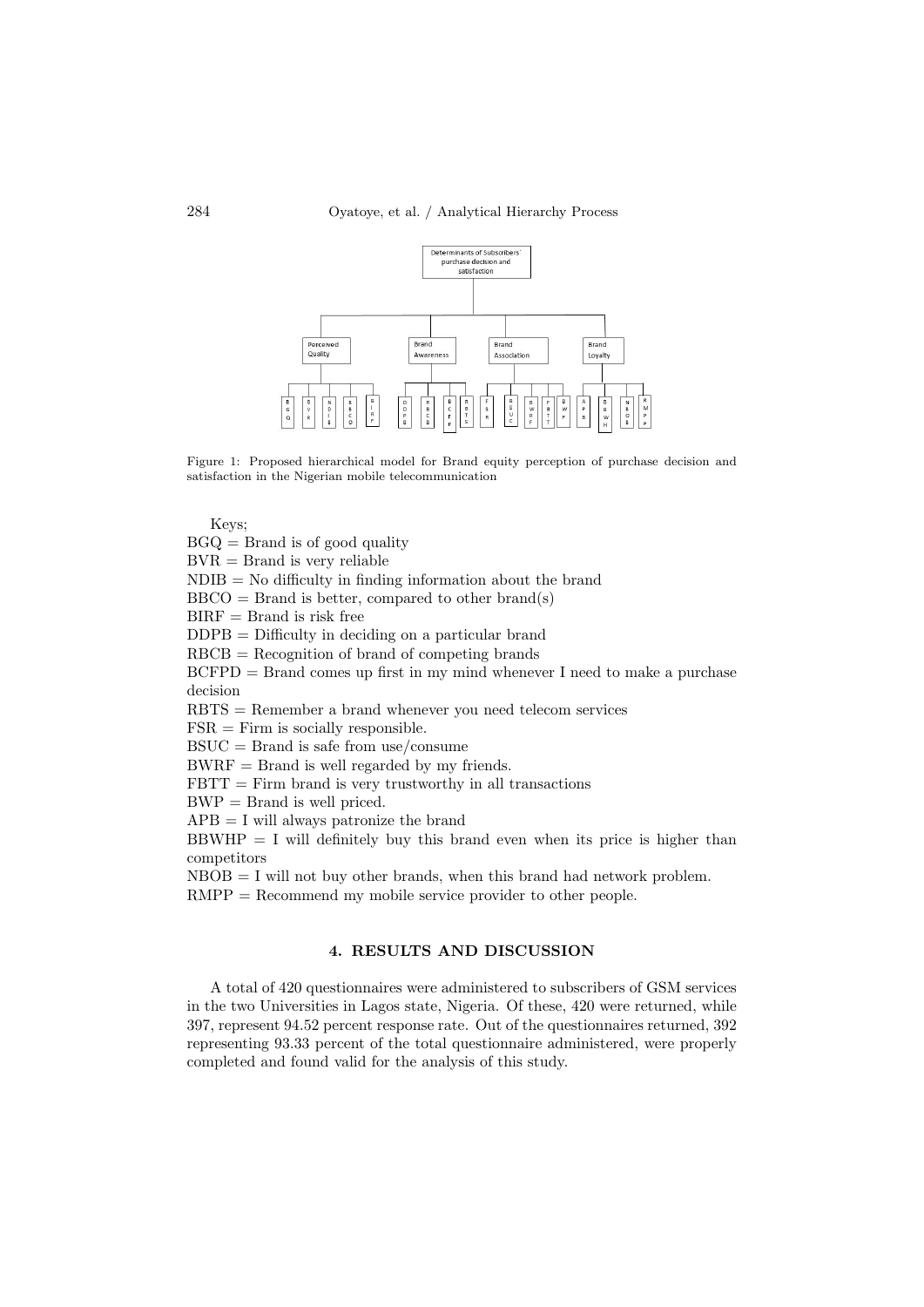Table 4.1: Combined final computations of weights and priority vectors of criteria to Goal

| Determinants of     |        | Criteria to Goal |            |           |           |         |         |        |           |         |         |
|---------------------|--------|------------------|------------|-----------|-----------|---------|---------|--------|-----------|---------|---------|
| Purchase            |        |                  |            |           |           |         |         |        |           |         |         |
| Decision and        |        |                  |            |           |           |         |         | Lambda |           |         |         |
| <b>Satisfaction</b> | PQ     | <b>BA</b>        | <b>BAS</b> | <b>BL</b> | WEIGHT AW |         | AW/W    | Max    | <b>RI</b> | CI      | CR      |
| PQ                  |        | 1 5/8            | 14/5       | 14/7      | 0.35289   | 1.43504 | 4.06646 | 4.0559 | 0.9       | 0.01863 | 0.02069 |
| <b>BA</b>           | 3/5    |                  | 1 5/7      | 11/3      | 0.26186   | .06644  | 4.07261 |        |           |         |         |
| <b>BAS</b>          | 5/9    | 4/7              |            | 1 2/5     | 0.19951   | 0.80612 | 4.04054 |        |           |         |         |
| <b>BL</b>           | 5/8    | 3/4              | 5/7        |           | 0.18574   | 0.75111 | 4.04389 |        |           |         |         |
| Column sum          | 2.7975 | 3.9693           | 5.2568     | 5.2941    |           |         |         |        |           |         |         |

Table 4.2: Combined final computations of weights and priority vectors of alternatives to criteria

|                      | Altematives to entena |             |             |             |                  |               |          |        |           |             |           |           |
|----------------------|-----------------------|-------------|-------------|-------------|------------------|---------------|----------|--------|-----------|-------------|-----------|-----------|
| Perceived            |                       |             |             |             |                  |               |          |        | Lambda    |             |           |           |
| Ouality              | <b>BGO</b>            | <b>BVR</b>  | <b>NDIB</b> | <b>BBCO</b> | <b>BIRF</b>      | <b>WEIGHT</b> | AW       | AW/W   | Max       | <b>RT</b>   | CI        | <b>CR</b> |
| <b>BGO</b>           |                       | 11/4        | 11/2        | 1.5/8       | $1\,\frac{1}{2}$ | 0 247544      | 1 284747 | 51899  | 5.1638    | 1.12        | 0.0410    | 0.0366    |
| <b>BVR</b>           | 11/3                  |             | 2           | 15/7        | 1.1/4            | 0.268125      | 1.389789 | 5.1834 |           |             |           |           |
| <b>NDIB</b>          | 2/3                   | 1/2         | 1           | 14/9        | 11/9             | 0.171069      | 0874797  | 5.1137 |           |             |           |           |
| <b>BBCO</b>          | 3/5                   | 4/7         | 2/3         |             | 11/7             | 0.14711       | 0.755454 | 5.1353 |           |             |           |           |
| <b>BIRF</b>          | 4/5                   | 4/5         | 8/9         | 7/8         | 1                | 0.166152      | 0.863454 | 5.1968 |           |             |           |           |
| Column sum           | 4.4471                | 4.1628      | 5.9436      | 6.6639      | 5.7425           |               |          |        |           |             |           |           |
| <b>Brand</b>         |                       |             |             |             |                  |               |          | Lambda |           |             |           |           |
| Awareness            | <b>DDPB</b>           | <b>RBCB</b> | <b>BCFP</b> | <b>RBTS</b> | WEIGHT           | AW            | AW/W     | Max    | <b>RI</b> | <b>CI</b>   | CR        |           |
| <b>DDPB</b>          | 1                     | 11/4        |             | 11/4        | 0.27886          | 1.128723      | 4.047628 | 4.0438 | 0.9       | 0.014587    | 0.016208  |           |
| <b>RBCB</b>          | 4/5                   |             | 11/3        | 13/4        | 0.289267         | 1.17166       | 4.050445 |        |           |             |           |           |
| <b>BCFP</b>          | 1                     | 3/4         | 1           | 12/3        | 0.254629         | 1.028934      | 4.04092  |        |           |             |           |           |
| <b>RBTS</b>          | 4/5                   | 4/7         | 3/5         |             | 0.177244         | 0.715365      | 4.03605  |        |           |             |           |           |
| Column sum           | 3.5488                | 3.5416      | 4.0100      | 5.6957      |                  |               |          |        |           |             |           |           |
| <b>Brand</b>         |                       |             |             |             |                  |               |          |        | Lambda    |             |           |           |
| Association          | <b>FSR</b>            | <b>BSUC</b> | <b>BWR</b>  | <b>CBTT</b> | <b>BWP</b>       | WEIGHT        | AW       | AW/W   | Max       | $_{\rm RI}$ | <b>CI</b> | CR        |
| <b>FSR</b>           |                       | 11/3        | 21/9        | 12/5        | $1\frac{3}{4}$   | 0.273372      | 1.430465 | 5.2327 | 5.1920    | 1.12        | 0.0480    | 0.0429    |
| <b>BSUC</b>          | 11/3                  |             | 21/7        | 11/3        | 12/3             | 0.27188       | 1.425142 | 5.2418 |           |             |           |           |
| <b>BWR</b>           | $\frac{1}{2}$         | 1/2         |             | 12/7        | 14/9             | 0.160321      | 0.81577  | 5.0883 |           |             |           |           |
| <b>CBTT</b>          | 5/7                   | 3/4         | 2/3         |             | $1\frac{1}{2}$   | 0.16679       | 0.863767 | 5.1788 |           |             |           |           |
| <b>BWP</b>           | 4/7                   | 3/5         | 2/3         | 2/3         | 1                | 0.127637      | 0.666084 | 5.2186 |           |             |           |           |
| Column sum           | 4.1249                | 4.1468      | 6.5931      | 5.6664      | 7.3964           |               |          |        |           |             |           |           |
|                      |                       |             |             |             |                  |               |          | Lambda |           |             |           |           |
| <b>Brand Lovalty</b> | <b>APB</b>            | <b>BBWH</b> | <b>NBOB</b> | <b>RMPP</b> | WEIGHT           | AW            | AW/W     | Max    | RI        | <b>CT</b>   | CR        |           |
| APB                  | 1                     | 13/4        | 15/8        | 11/2        | 0.350252         | 1.424483      | 4.067029 | 4.0513 | 0.9       | 0.0171      | 0.0190    |           |
| <b>BBWH</b>          | 4/7                   |             | 11/2        | 12/5        | 0.25464          | 1.033525      | 4.058773 |        |           |             |           |           |
| <b>NBOB</b>          | 3/5                   | 2/3         | 1           | 12/5        | 0.210174         | 0.84821       | 4.035755 |        |           |             |           |           |
| <b>RMPP</b>          | 2/3                   | 5/7         | 5/7         |             | 0.184935         | 0.747774      | 4.043446 |        |           |             |           |           |

A total of 1960 comparison matrices were constructed from the responses to 392 telecom subscribers through administered questionnaires. For AHP analysis, respondents comparison matrices of criteria, with respect to the main goal (objective) and sub-criteria in respect of each criterion, must be reduced to one (1) matrix for each level of the hierarchy. Therefore, the 1960 matrices analysed individually and found consistent were later reduced to five (5) comparison matrices by finding the average of each matrix, as explained in the research methods section. The combined final computations for the criteria against the goal and the sub-criteria in respect of each criterion are contained in Tables 4.1 and 4.2.

Table 4.1 shows the combined computations of the four criteria, with respect to the main goal while table 4.2 shows four sections are the computations of the sub-criteria, with respect to each criterion. The values of column sixth of the first part of Table 4.1 are the priority vectors of the criteria, with respect to the goal. The priority vectors of the sub-criteria, with regard to each criterion appears under the weight column of Table 4.2. These values have a direct physical meaning in interpreting an AHP result. They determine the participation or weight of those criteria relative to the goal (or sub-criteria relative to a criterion). This basically is to determine the contribution to each criterion to the subscribers purchase decision or satisfaction with a brand of network provider in Nigeria. Considering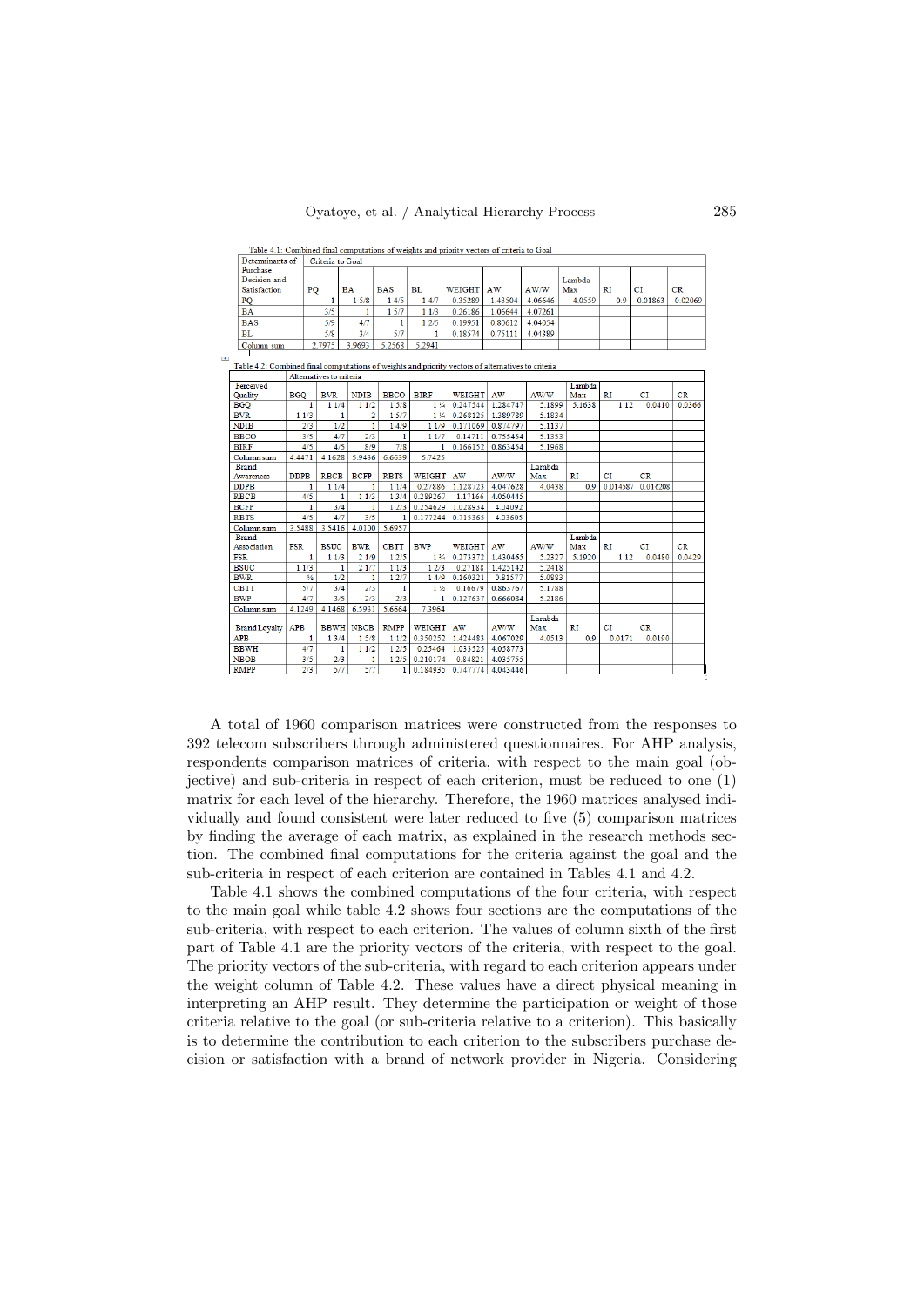the criteria, perceived quality of services provided a brand is the most significant determinants of subscribers decision to purchase network services in Nigeria. It has a priority vector of 0.3529, meaning 35.29 percent of the brand equity criteria are accounted for by the subscribers perceived quality of services delivery by the mobile network providers. Thus, subscribers satisfaction, more than other factors, is influenced more by the way they perceived the quality of services delivery of market. This is followed by brand awareness, with a relative importance of 26.19 percent, brand association 19.95 percent and brand loyalty is the least factor that influences their subscribers satisfaction, with 18.57 percent. Following the procedure of AHP, there is the need to check for decision inconsistencies. The main objective is to capture enough information so as to determine whether the subscribers have been consistent with their choices. The inconsistency index is based on maximum lambda value  $(\lambda_{max})$ , which is calculated by summing the product of each element in the eigenvector (weight), by the respective column total of the original comparison matrix. The maximum eigenvalues are presented in either the ninth or tenth columns of Tables 4.1 and 4.2, while the Consistency Ratios (CR) in either of the last two columns depends on the size of the matrix considered. The Random Index value is fixed and based on the number of evaluated criteria, as shown in Table 3.

In the case of the determinant of subscribers purchase decision and satisfaction with brand equity criteria in the Nigerian telecommunication industry, the Consistency Ratio of the 4 by 4 matrix is calculated as follows:

$$
CR = \frac{CI}{RI} = \frac{0.0196}{0.9} = 0.0218 = 2.18\% < 10\%
$$

Since its value is less than 10 percent, the matrix is considered to be consistent.

Therefore, in considering eigen vector values/priority weights of the brand equity criteria, it is evident that the perceived quality of services is the highest determining factor of subscribers purchase decision, with 35.29 percent influences. This almost doubles the relative importance of brand loyalty with 18.57 percent.

In considering the alternatives to perceived brand quality criteria (Table 4.2), the eigenvector priority weight shows the contribution to each sub-criterion influence on perceived brand quality in determining subscribers purchasing decision and satisfaction in the Nigerian telecommunication industry. Based on the sub-criteria of perceived quality, reliability of the brand is most favoured and considered by subscribers in judging a network service provider to be of good quality. That is, brand that is very reliable (BVR) has the highest weight of 26.81 percent, among five competing sub-criteria. This was closely followed by brand is of good quality (BGQ) network services, with a priority vector of 0.2475. The next to the sub–criterion is branding that subscribers have no difficulty in getting information about (NDIB) with 0.1711 priority vector. An average subscriber favoured brand that is risk frees (BIRF) with priority vector of 0.1662, while subscribers also favoured comparison between subscribers as the least in considering quality of mobile network services and its delivery, with priority vector 0.1471. A positive evaluation on these factors revealed that subscribers do not find comparisons of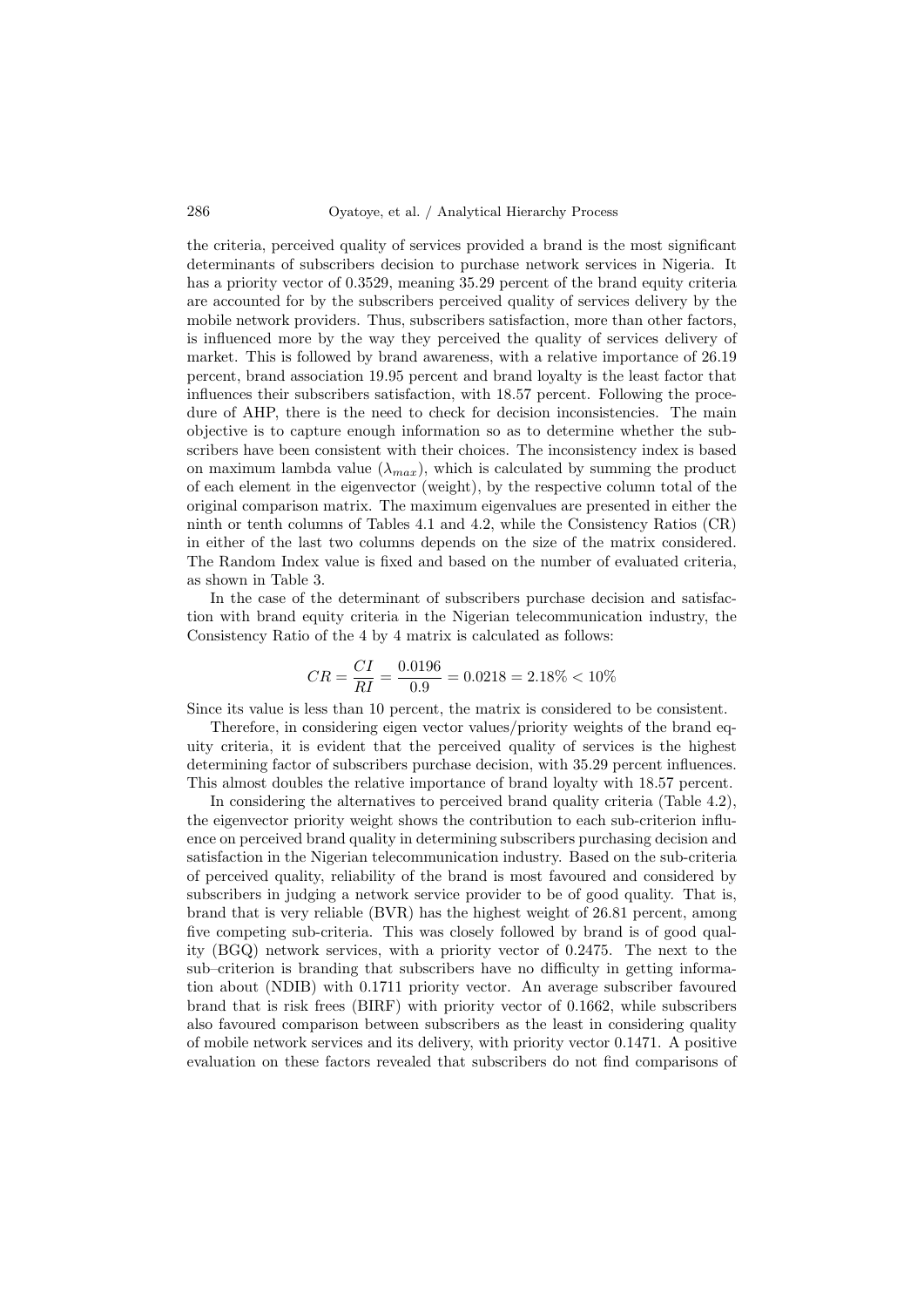service providers by brands of network services, as a fashionable means of measuring the quality of service delivery. This may be as a result of non-uniqueness of the brands of mobile network providers available in the Nigerian market or owing to the usage of multiple SIMs as complements for the generally below the average performance of telecom service providers in Nigeria, by the study done by Oyatoye, Adebiyi Amole, [26].

Considering the sub-criteria of brand awareness criterion, recognition of brand of competing brands (RBCB) is the most important alternative to a priority vector of 0.2893. This was closely followed by the difficulty in deciding on a particular brand (DDPB) with a relative importance of 0.2789. The third in ranks of importance of being aware of a brand, is the brand coming up first in the mind of subscriber whenever they need to make a purchase decision (BCFPD), with priority vector 0.2546. To remember a brand whenever subscribers need telecom services (RBTS) came last in their choice of factors determining brand awareness in the Nigerian telecommunication industry, with a priority vector 0.1772. A positive evaluation of these factors shows that recognition of brand of competing brands (RBCB) contributes approximately 28.93 percent of what subscribers regarded as the most important to them when they considered consciousness of network provider. This cumulatively with difficulty in deciding on a particular brand (DDPB) jointly influences subscribers awareness of brand by over 56 percent.

In the case of the sub-criteria of the brand association criterion, firms' that are more socially responsible (FSR) are most favoured by subscribers, with a weight of 27.34 percent relative to the brand association sub-criteria as perceived by subscribers. That is, being socially responsible by telecommunication firms could serve equally as marketing strategy for the firm. This is closely followed by brand that is safe from use/consume (BSUC), with priority vector 0.2719. The third and fourth alternatives (firm brand is very trustworthy in all transactions (FBTT) and brand is well regarded by my friends (BWRF), closely followed each order for their contributions to priority vectors 0.1668 and 0.1603, respectively. Brand is well priced (BWP) contributes 12.76 percent to brand association. A positive evaluation of these sub-criteria revealed that focusing more than necessary on price at the expense of being socially responsible and ensuring brand is safe for use. It can also be taken that consumption may be a bad strategy in the telecommunication industry, since both accounted for well over 55percent of the influence of brand association on subscribers purchase decision.

Considering the brand loyalty sub-criteria, willingness to always patronize the brand (APB) is the most significant alternative that contributes 35.03 percent to subscribers loyalty to telecommunication brand in Nigeria. To definitely buy a brand even when its price is higher than those of competitors (BBWHP), follows with a priority vector of 0.2546, while subscribers not buying other brands, when this brand had network problem (NBOB) has a priority vector 0.2102. Finally, to recommend subscriber's mobile service provider to other people (RMPP) has the least priority vector of 0.1849. Thus, subscribers loyalty or absence of it, to a network provider is influenced more by subscriber's conviction to always patronise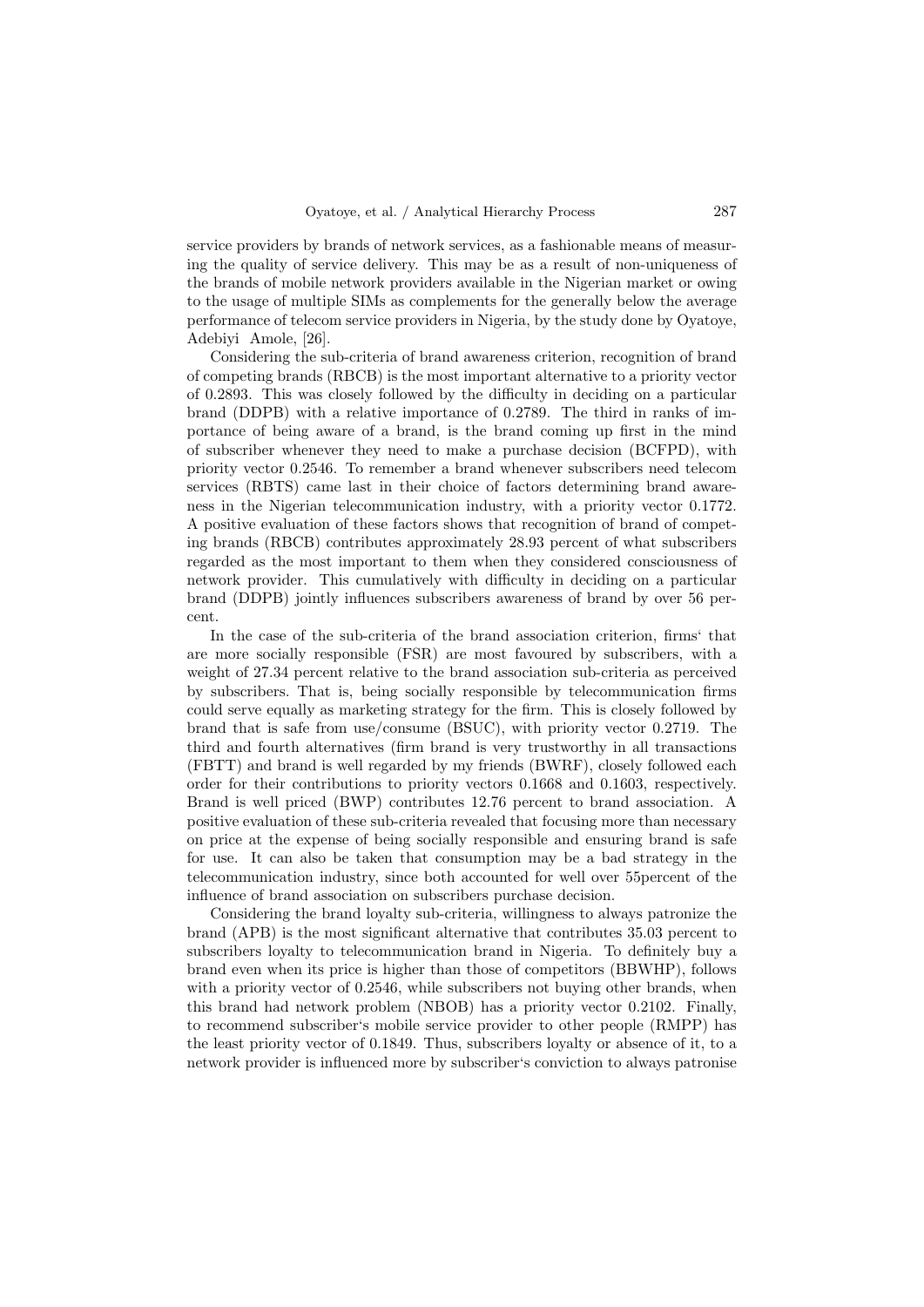the service provider.

## 5. CONCLUSION AND SUGGESTIONS

This research has evaluated the brand equity criteria and their alternative contributions to subscribers purchasing decision and satisfaction within the context of Nigerian telecommunication industry. It does this evaluation by using the Analytical Hierarchy Process. Results from 1960 pairwise matrices are analyzed to explain their relative importance. They are also pooled to reflect various alternatives to goals, in line with the AHP model. From the analyses of the results, the following conclusion and recommendations were made:

A positive evaluation of brand equity criteria contributions to subscribers purchasing decision and satisfaction in the Nigerian mobile telecommunication industry revealed that perceived quality of network services contributes approximately twice (35.29 percent) more than a positive evaluation of brand loyalty criterion (18.57 percent). From this evaluation, the study concludes that subscribers' loyalty to network provider brands in the market is still low. It concludes also that brand loyalty formed the least determining factor, when considering purchasing decision on mobile network services to spend money on. Brand loyalty takes little below expected one-fourth (25 percent) contribution to subscribers satisfaction, as subscribers considered quality of service delivery as more important to their satisfaction level.

Thus, telecommunication firms in Nigeria should improve on quality of service delivery in order to win subscribers loyalty to their brands. Quality service is a very essential component of brand equity that can enhance customer loyalty. This, in the long-run, affects firms market share and position positively.

The study also concludes that the reliability of services and service providers is the most important attribute of quality service to subscribers. Therefore, service providers should provide more reliable services (calls, texts, internet and other services). Providing these services will ensure a mechanism for measuring and enhancing the reliability of services provided to subscribers (customers) in order to satisfy their telecommunication needs. It will as well ensure that subscribers earn substantial part of the telecommunication expenditures, both in the short and long-run.

Brand association in the mind of subscribers requires telecommunication firms to be more socially responsible, being the most favoured alternative by subscribers. Thus, being socially responsible by telecommunication firms could equally serve as marketing strategy for the firm.

Service provider(s) should develop marketing programmes that can stimulate brand loyalty among subscribers, as referral in the industry is still low, particularly with recommendation of one service provider to other people contributing minimum among other brand loyal alternatives. Subscribers are not convinced enough of recommending their service provider to friends and family, owing to the non-uniqueness of each of the service provider brand with little or no motivation (benefits) to do so.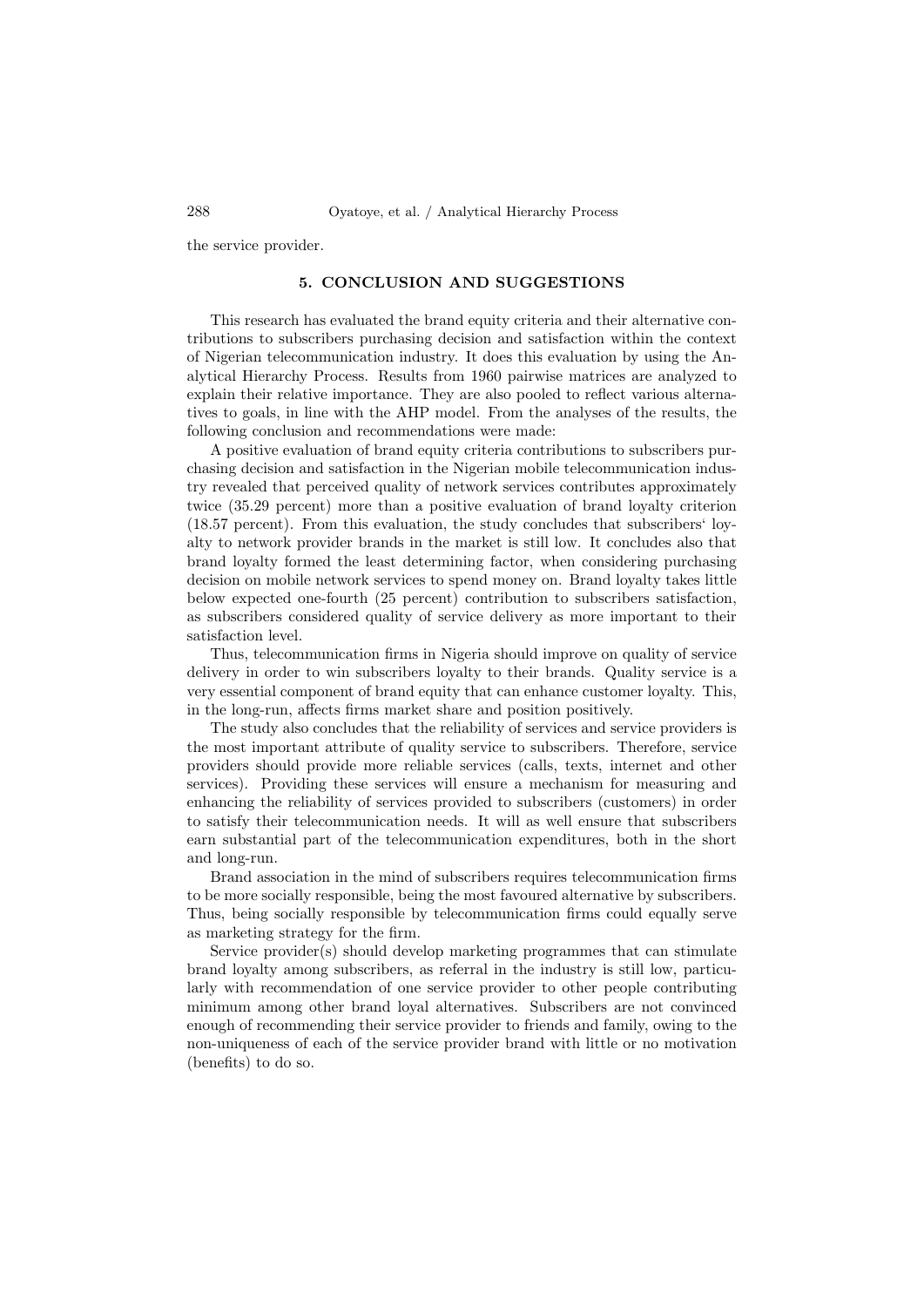#### REFERENCES

- [1] Aaker, D.,A., Managing Brand Equity Capitalizing on the Value of a Brand Name, Free Press, New York, 1991.
- [2] Aaker, D.,A., Measuring brand equity across products and markets, California Management Review, 38 (3) (1996) 102 - 120.
- [3] Anjum, N., Rizwan, M. & Rasheed, H. M. W. Influence of brand loyalty in telecommunication sector in Pakistan, Journal of Public Administration and Governance, 3(3) (2013), 188 - 202.
- [4] Adebiyi S.,O., Oyatoye, E.,O., & Kuye, O.,L., An analytic hierarchy process analysis: Application to Subscriber retention decisions in the Nigerian mobile telecommunications Industry, International Journal of Management and Economics, 48 (1) (2015) 63 83.
- [5] Balaji, M.,S., Building strong service brands: the hierarchical relationship between brand equity dimensions, IUP Journal of Brand Management, 8 (3) (2011) 7 24.
- [6] Barwise, P., Brand equity: Snark or Boojum?, International Journal of Marketing Research, 10 (1) (1993) 93 - 104.
- [7] Chaudhuri, A., Brand equity or double jeopardy?, Journal of Product and Brand Management, 4 (1) (1995) 26-32.
- [8] Chaudhuri, A., & Holbrook, M.,B., The chain of effects from brand trust and brand effect to brand performance: The role of brand loyalty, Journal of Marketing, 65 (1) (2001) 81- 93.
- [9] Chen, A.,C.,H., Using free association to examine the relationship between the characteristics of brand associations and brand equity, Journal of Product Brand Management, 10 (7) (2001) 439 451.
- [10] Cochran, W.,G., Sampling Techniques, John Wiley Sons Inc., New York, 1963.
- [11] Doyle, P., Shareholder-value-based brand strategies, Journal of Brand Management, 9 (1)  $(2001)$  20 - 30.
- [12] Drucker, P.,F., Management: Tasks, Responsibilities, Practices, Harper and Row, New York, 1973.
- [13] Forman, E.H., The analytic hierarchy process as a decision support system, *Proceedings of* the IEEE Computer Society, 1983.
- [14] Gunawardane, N.,R., Impact of brand equity towards purchasing decision: A situation on mobile telecommunication services of Sri Lanka, Journal of Marketing Management, 3 (1) (2015) 100 117.
- [15] Huang, R., & Sarigollu, E., Assessment of brand equity measures, International Journal of Market Research, 56 (6) (2014) 783 - 806.
- [16] Jalilvand, M.,R., Samiei, N., & Mahdavinia, S., H., The effect of brand equity components on purchase intention: An application of Aakers model in the automobile industry, International Business and Management, 2 (2) (2011) 149 158.
- [17] Kapferer, J.,N., Strategic Brand Management, Kogan Page, New York London, 1992.
- [18] Keller, K.,L., Strategic Brand Management, 2nd edn. Prentice Hall, Upper Saddle River, New Jersey, 2003.
- [19] Keller, K.,L., Strategic brand management: Building, measuring and managing brand equity, Prentice Hall, Upper Saddle River, New Jersey, 1998.
- [20] Keller, K.,L., Conceptualizing, measuring, and managing customer-based brand equity, The Journal of Marketing, 57 (1) (1993) 1 - 22.
- [21] Kim, K.,H., Kim, K.,S., Kim, D.,Y., Kim, J.,H., & Kang, S.,H., Brand equity in hospital marketing, Journal of Business Research, 61 (1) (2008) 75 - 82.
- [22] Kotler, P,. & Keller, K.,L., Marketing management, Pearson Education, Inc., Upper Saddle River, New Jersey, 2006.
- [23] Nasir, R.,U., Consumer based brand equity: A verification approach in telecom sector of Pakistan, Scholarly Journal of Business Administration, 3 (3) (2013) 60 66.
- [24] Oliver, R.,L., Whence customer loyalty?, Journal of Marketing, 63 (1999) 33 44.
- [25] Oyatoye, E.,O., Adebiyi, S.,O., & Amole, B.,B., Evaluating subscribers preference for service attributes of mobile telecommunication in Nigeria using analytical hierarchy process (AHP), International Journal of Analytical Hierarchy Process, 7 (2) (2015) 171 - 187.